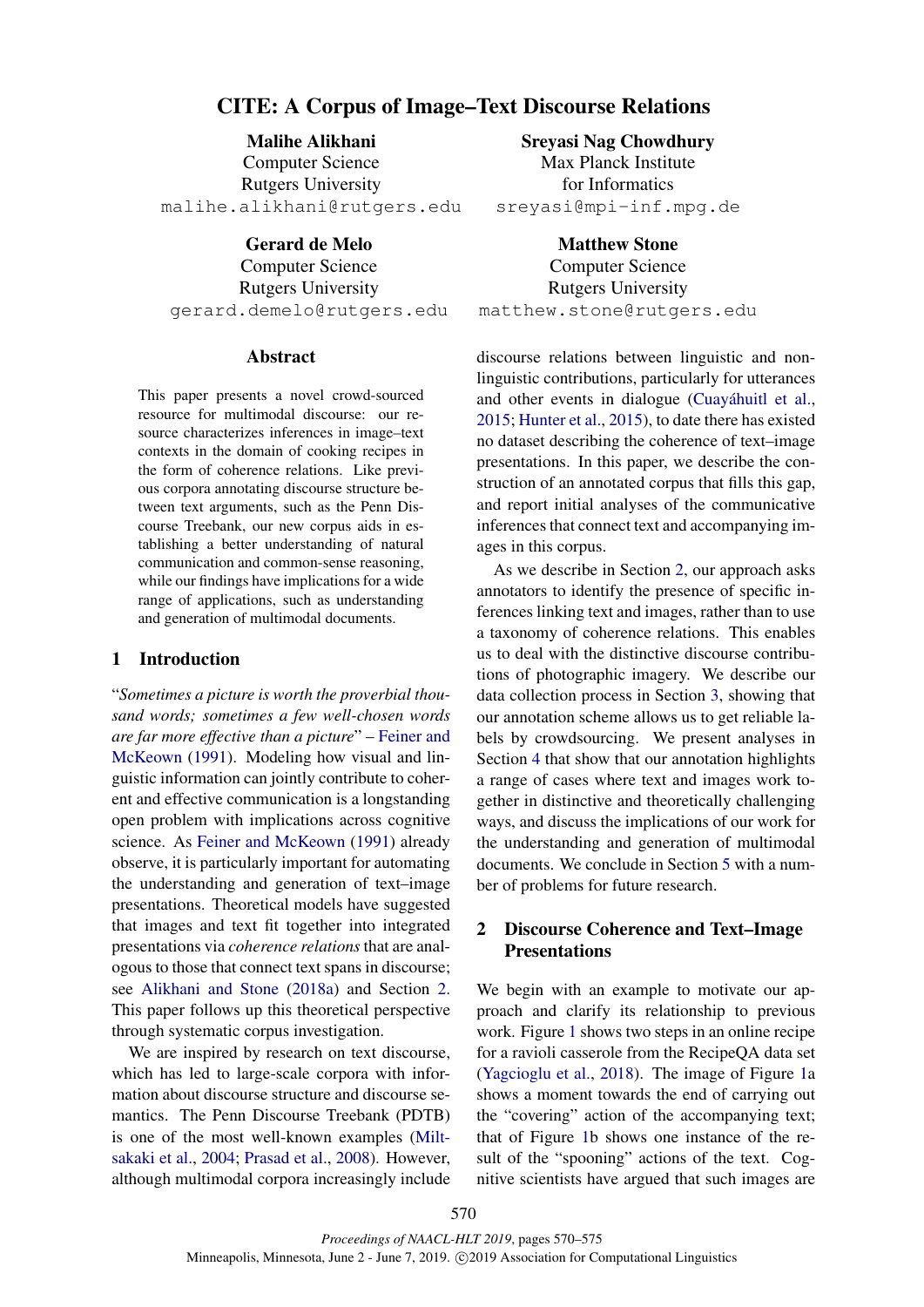<span id="page-1-0"></span>

(a) TEXT: Cover with a single layer of ravioli.

(b) TEXT: Let cool 5 minutes before spooning onto individual plates.

Figure 1: Two steps in a recipe from [Yagcioglu](#page-5-6) [et al.](#page-5-6) [\(2018\)](#page-5-6) illustrating diverse inferential relationships between text and accompanying imagery in instructions. The recipe is from Autodesk Inc. www.instructables.com and is contributed by www.RealSimple.com.

much like text contributions in the way their interpretation connects to the broader discourse. In particular, inferences analogous to those used to interpret text seem to be necessary with such images to recognize their spatio-temporal perspective [\(Cumming et al.,](#page-5-7) [2017\)](#page-5-7), the objects they depict [\(Abusch,](#page-5-8) [2013\)](#page-5-8), and their place in the arc of narrative progression [\(McCloud,](#page-5-9) [1993;](#page-5-9) [Cohn,](#page-5-10) [2013\)](#page-5-10). In fact, such inferences seem to be a general feature of multimodal communication, applying also in the coherent relationships of utterance to co-speech gesture [\(Lascarides and Stone,](#page-5-11) [2009\)](#page-5-11) or the coherent relationships of elements in diagrams [\(Alikhani and Stone,](#page-5-12) [2018b;](#page-5-12) [Hiippala and](#page-5-13) [Orekhova,](#page-5-13) [2018\)](#page-5-13).

In empirical analyses of text corpora, researchers in projects such as the Penn Discourse Treebank [\(Miltsakaki et al.,](#page-5-2) [2004;](#page-5-2) [Prasad et al.,](#page-5-3) [2008\)](#page-5-3) have been successful at documenting such effects by annotating discourse structure and discourse semantics via coherence relations. We would like to apply a similar strategy to text– image documents like that shown in Figure [1.](#page-1-0) However, existing discourse annotation guidelines depend on the distinctive ways that coherence is signaled in text. In text, we find syntactic devices such as structural parallelism, semantic devices such as negation, and pragmatic elements such as discourse connectives, all of which can help annotators to recognize coherence relations in text. Images lack such features. At the same time, characterizing the communicative role of imagery, par-

ticularly photographic imagery, involves a special problem: distinguishing the content that the author specifically aimed to depict from merely incidental details that happen to appear in the scene [\(Stone](#page-5-14) [and Stojnic,](#page-5-14) [2015\)](#page-5-14).

Thus, rather than start from a taxonomy of discourse relations like that used in PDTB, we characterize the different kinds of inferential relationships involved in interpreting imagery separately.

- To characterize temporal relationships between imagery and text, we ask if the image gives information about the preparation, execution or results of the accompanying step.
- To characterize the logical relationship of imagery to text, we ask if the image shows one of several actions described in the text, and if it depicts an action that needs to be repeated.
- To characterize the significance of incidental detail, we ask a range of further questions (some relevant specifically to our domain of instructions), asking about what the image depicts from the text, what it leaves out from the text, and what it adds to the text.

Our approach is designed to elicit judgments that crowd workers can provide quickly and reliably.

This approach allows us to highlight a number of common patterns that we can think of as prototypical coherence relations between images and text. Figure [1a](#page-1-0), for example, instantiates a natural Depiction relation: the image shows the action described in the text in progress; the mechanics of the action are fully visible in the image, but the significant details in the imagery are all reported in the text as well. Our approach also lets us recognize more sophisticated inferential relationships, like the fact that Figure [1b](#page-1-0) shows an Example:Result of the accompanying instruction. Many of the relationships that emerge from our annotation effort involve newly-identified features of text–image presentations that deserve further investigation: particularly, the use of loosely-related imagery to provide background and motivation for a multimodal presentation as a whole, and depictions of action that seem simultaneously to give key information about the context, manner and result of an action.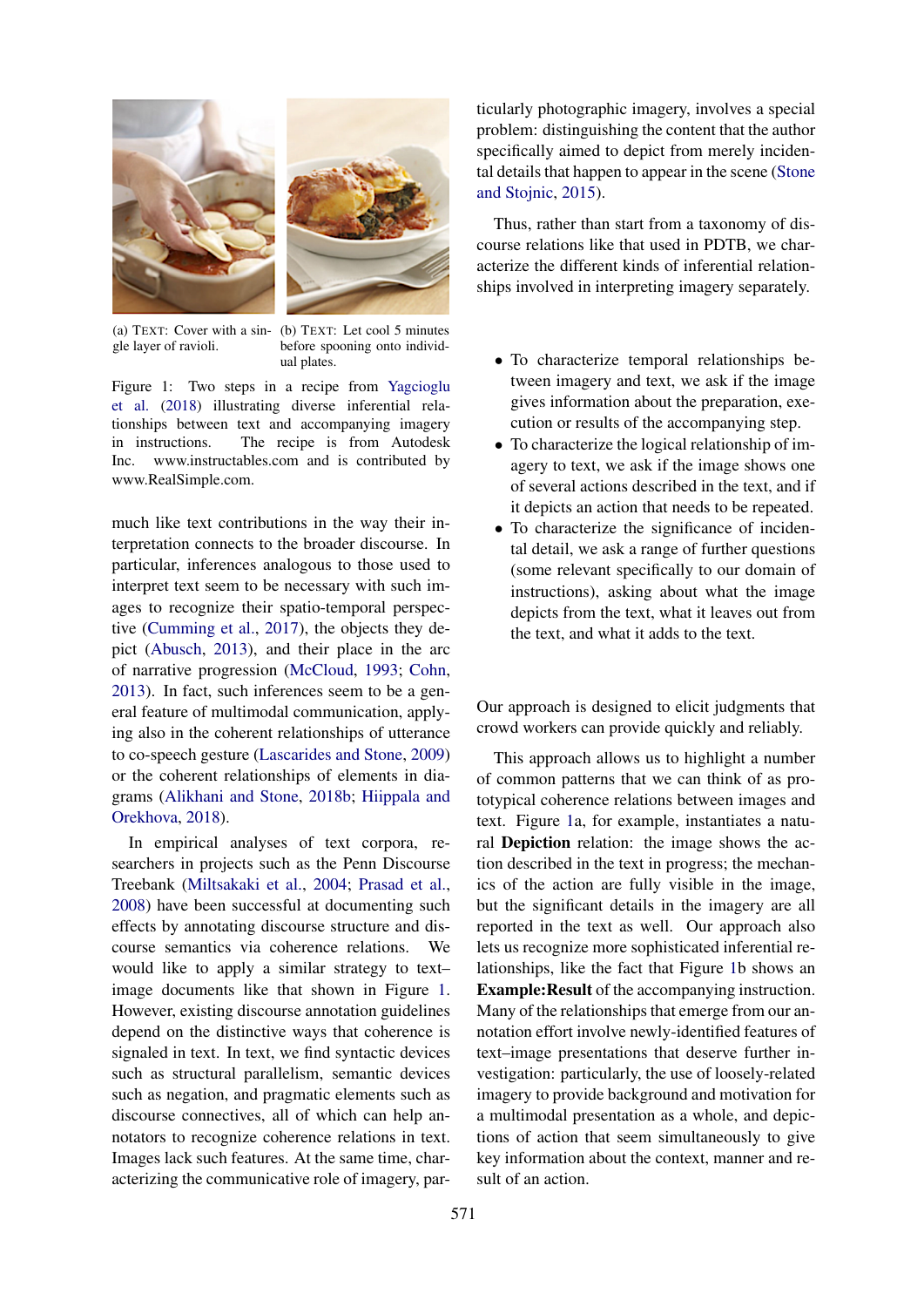#### <span id="page-2-0"></span>3 Annotation  $Effort<sup>1</sup>$  $Effort<sup>1</sup>$  $Effort<sup>1</sup>$

Work on text has found that text genre heavily influences both the kinds of discourse relations one finds in a corpus and the way those relations are signalled [\(Webber,](#page-5-15) [2009\)](#page-5-15). Since our focus is on developing methodology for consistent annotation, we therefore choose to work within a single genre. We selected instructional text because of its concrete, practical subject matter and because of its step-by-step organization, which makes it possible to automatically group together short segments of related text and imagery.

Text–Image Pairs. We base our data collection on an existing instructional dataset, RecipeQA [\(Yagcioglu et al.,](#page-5-6) [2018\)](#page-5-6). This is the only publicly available large-scale dataset of multimodal instructions. It consists of multimodal recipes—textual instructions accompanied by one or more images.

We excluded documents that either have multiple steps without images or that have multiple images per set. This was so that we could more easily study the direct relationship between an image and the associated text. There are 1,690 documents with this characteristic in the RecipeQA train set. To avoid overwhelming crowd workers, we further filtered those to retain only recipes with 70 or fewer words per step, for a final count of 516 documents (2,047 image–text pairs).

Protocol. We recruit participants through Amazon Mechanical Turk. All subjects were US citizens, agreed to a consent form approved by Rutgers's institutional review board, and were compensated at an estimated rate of USD 15 an hour.

Experiment Interface. Given an image and the corresponding textual instruction from the dataset, participants were requested to answer the following 10 questions.

For Question 1, participants were asked to highlight the relevant part of the text. For the others, we solicited True/False responses.

- 1. Highlight the part of the text that is most related to the image.
- 2. The image gives visual information about the step described in the text.
- 3. You need to see the image in order to be able to carry out the step properly.
- 4. The text provides specific quantities (amounts, measurements, etc.) that you would not know just by looking at the picture.
- 5. The image shows a tool used in the step but *not* mentioned in the text.
- 6. The image shows how to prepare before carrying out the step.
- 7. The image shows the results of the action that is described in the text.
- 8. The image depicts an action in progress that is described in the text.
- 9. The text describes several different actions but the image only depicts one.
- 10. One would have to repeat the action shown in the image many times in order to complete this step.

The interface is designed such that if the answer to Question 8 is TRUE, the subject will be prompted with Question 9 and 10. Otherwise, Question 8 is the last question in the list.

Agreement. To assess the inter-rater agreement, we determine Cohen's  $\kappa$  and Fleiss's  $\kappa$  values. For Cohen's  $\kappa$ , we randomly selected 150 image–text pairs and assigned each to two participants, obtaining a Cohen's  $\kappa$  of 0.844, which indicates almost perfect agreement. For Fleiss's  $\kappa$  [\(Fleiss and](#page-5-16) [Cohen,](#page-5-16) [1973;](#page-5-16) [Cocos et al.,](#page-5-17) [2015;](#page-5-17) [Banerjee et al.,](#page-5-18) [1999\)](#page-5-18), we randomly selected 50 text–image pairs, assigned them to five subjects, and computed the average  $\kappa$ . We obtain a score of 0.736, which indicates substantial agreement [\(Viera et al.,](#page-5-19) [2005\)](#page-5-19).

#### <span id="page-2-1"></span>4 Analysis

Overall Statistics. Table [1](#page-3-0) shows the rates of true answers for questions Q2–Q10. Subjects reported that in 17% of cases the images did not give any information about the step described in the accompanying text. Such images deserve further investigation to characterize their interpretive relationship to the document as a whole. Our anecdotal experience is that such images sometimes provide context for the recipe, which may suggest that imagery, like real-world events [\(Hunter et al.,](#page-5-5) [2015\)](#page-5-5), creates more flexible discourse structures than linguistic segments on their own.

Subjects reported that the image was required in order to carry out the instruction only for 6%

<span id="page-2-2"></span><sup>&</sup>lt;sup>1</sup>The dataset and the code for the machine learning experiments are available at https://github.com/malihealikhani/CITE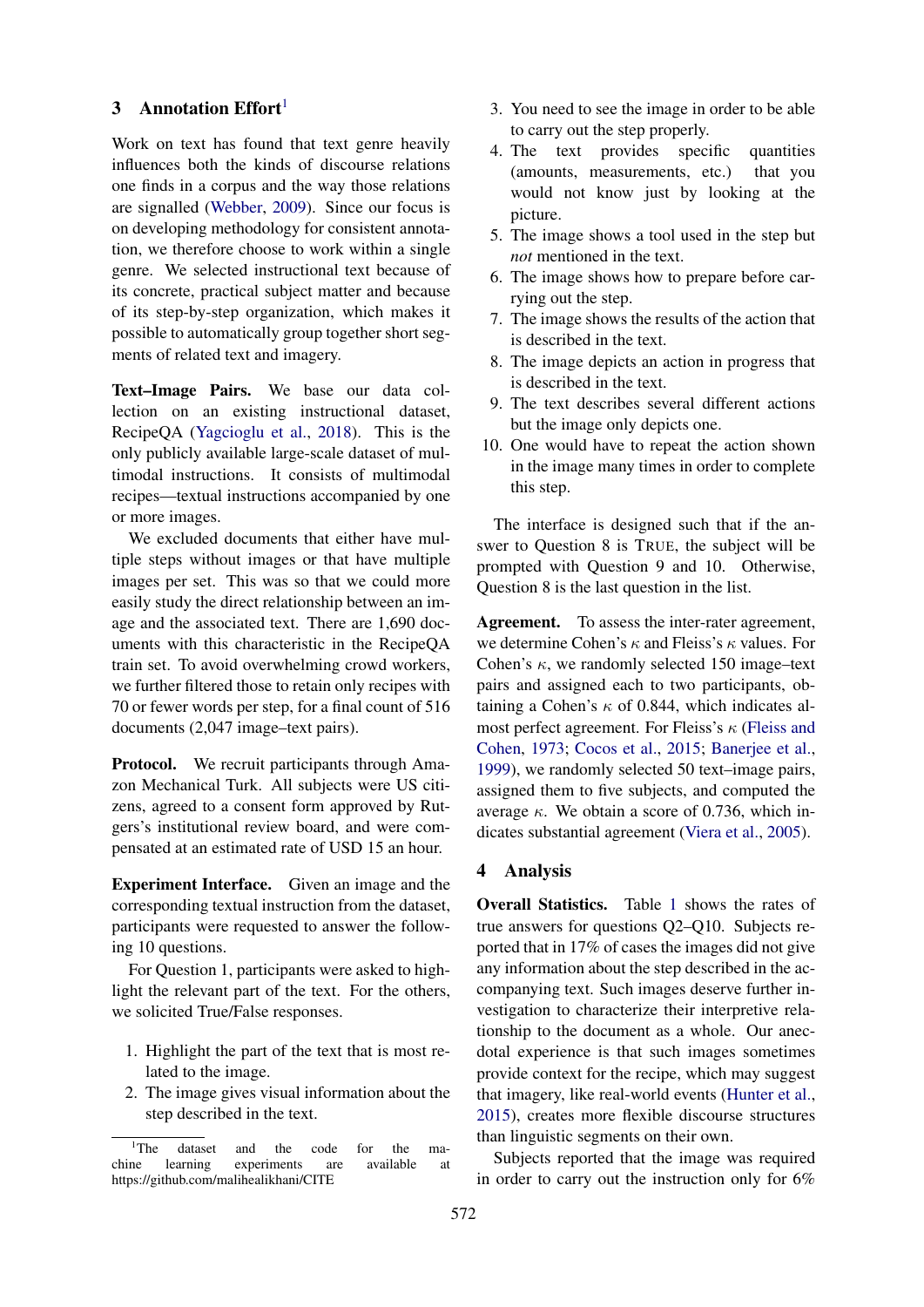<span id="page-3-0"></span>

| True   $0.829$   $0.058$   $0.211$   $0.131$   $0.056$   $0.491$   $0.209$   $0.289$   $0.133$ |  |  |  |  |
|------------------------------------------------------------------------------------------------|--|--|--|--|

Table 1: Rate of true answers for annotation questions Q2–Q10 across the corpus.

<span id="page-3-2"></span>

|            | . .   | いおお  | 72**<br>ີ | $M**$ | $_{\rm O5}$ | $\gamma$ <sub>6</sub> **<br>◡   | ワ**<br>$\tilde{\phantom{a}}$ | 70**<br>◡◡ | $\Omega^*$<br>◡       | 1 V              |
|------------|-------|------|-----------|-------|-------------|---------------------------------|------------------------------|------------|-----------------------|------------------|
| $\Gamma$ 1 | v. 1' | v.oo | 70<br>v., | 0.85  | 0.88        | $\Omega$<br>$\cup \cdot \times$ | 0.64                         | ∪.∪≂       | $-$<br>$\mathsf{U}$ . | $\alpha$<br>0.92 |

Table 2: SVM classification accuracy: bag-of-words features; 80-20 train-test split; 5-fold cross validation. For the first question, this distinguishes highlighted text vs. its complement (excluded vs. included). For the rest of the questions, this distinguishes text of true instances from text of false instances, and is different from majority class baseline \* at  $p < 0.04$ ,  $t = -3.5$  and \*\* at  $p < 0.01$ ,  $t > |2.49|$ .

of cases. This suggests that subjects construe imagery as backgrounded or peripheral to the document, much as speakers regard co-speech iconic gesture as peripheral to speech [\(Schlenker and](#page-5-20) [Chemla,](#page-5-20) [2017\)](#page-5-20). Note, by contrast, that subjects characterized 12.7% of images as introducing a new tool: this includes many cases where the same subjects say the image is not required. In other words, subjects' intuitions suggest that coherent imagery typically does not contribute instruction content, but rather serves as a visual signal that facilitates inferences that have to be made to carry out the instruction regardless. Our annotated examples, where imagery is linked to specific kinds of inferences, provide materials to test this idea.

<span id="page-3-1"></span>

TEXT: Top with another layer of ravioli and the remaining sauce not all the ravioli may be needed. Sprinkle with the Parmesan.

Figure 2: The image depicts both the action and the result of the action. The recipe is from Autodesk Inc. www.instructables.com and was contributed by www.RealSimple.com.

The Complex Coherence of Imagery. Our annotation reveals cases where a single image does include more information than could be packaged into a single textual discourse unit (the proverbial thousand words). In particular, such imagery participates in more complex coherence relationships than we find between text segments. Multiple temporal relationships show this most clearly: 12% of

images that have any temporal relation have more than one. For example, many images depict the action that is described in the text, while also showing preparations that have already been made by displaying the scene in which the action is performed. Figure [2](#page-3-1) depicts the action and the result of the action. It also shows how to prepare before carrying out the action. Other images show an action in progress but nearing completion and thereby depict the result. For instance, the image that accompanies "mix well until blended" can show both late-stage mixing and the blended result. Looking at a few such cases closely, the circumstances and composition of the photos seem staged to invite such overlapping inferences.

Such cases testify to the richness of multimodal discourse, and help to justify our research methodology. The True/False questions characterize the relevant features of interpretation without necessarily mapping to single discourse relations. For instance, Q4 and Q5 indicate inferences in line with an Elaboration relation; Q9 and Q10 indicate inferences in line with an Exemplification relation, as information presented in images show just one case of a generalization presented in accompanying text. However, our data shows that these inferences can be combined in productive ways, in keeping with the potentially complex relevant content of images.

Information across modalities. We carried out machine learning experiments to assess what information images provide and what textual cues can guide image interpretation. We use SVM classifiers for performance, and Multinomial Naive Bayes classifiers to explain classifier decision making, both with bag-of-words features.

Table [2](#page-3-2) reports the F1 measure for instance classification with SVMs (with 5-fold cross validation). In many cases, machine learning is able to find cues that reliably help guess inferential pat-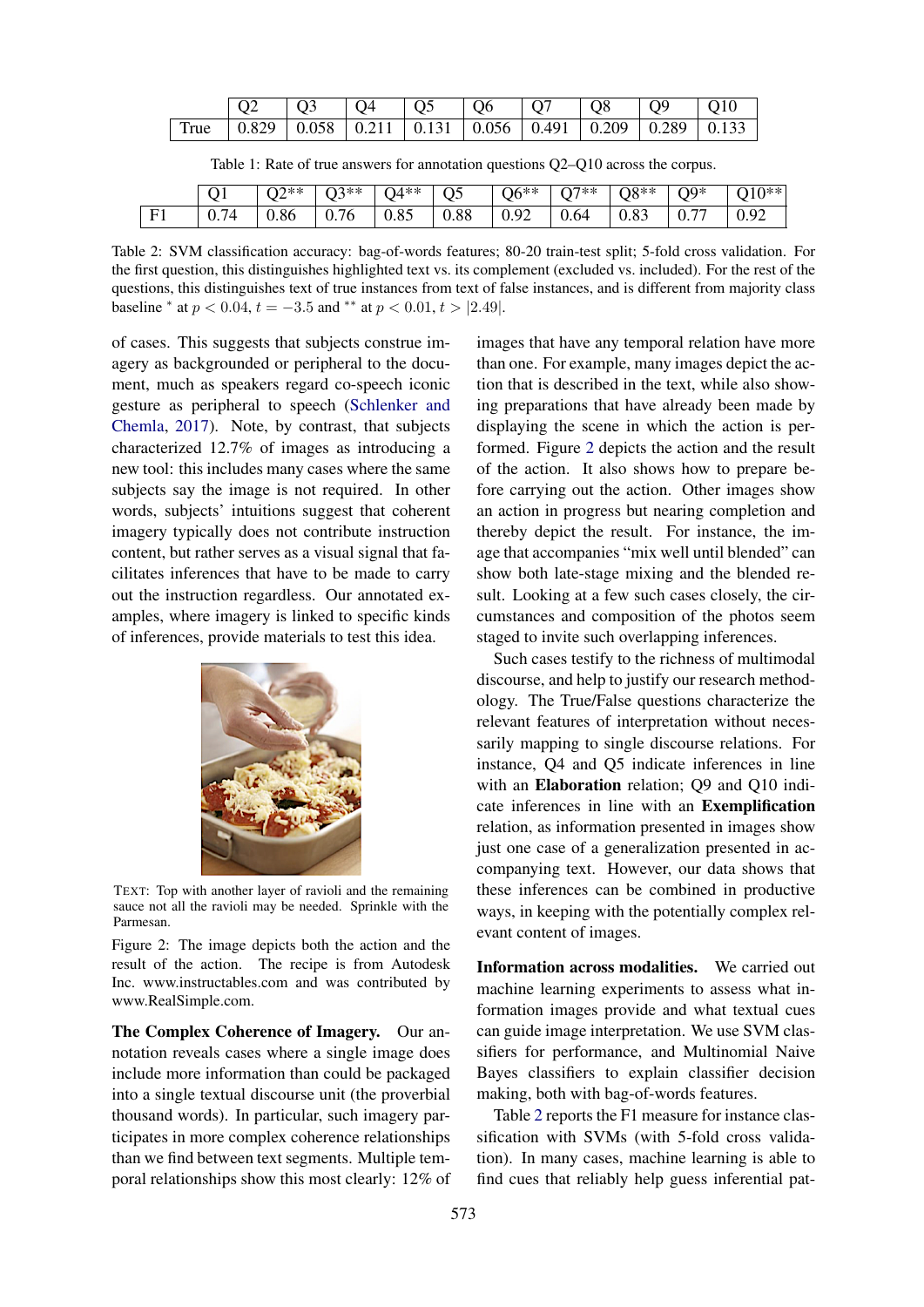<span id="page-4-1"></span>

| Q4. Text has quantities not in image |        |       |        |  |
|--------------------------------------|--------|-------|--------|--|
|                                      | True   | False |        |  |
|                                      | -4.1   | add   | $-4.5$ |  |
| cup                                  | $-4.4$ | place | $-4.9$ |  |
| minutes                              | $-4.7$ | put   | $-5.0$ |  |
|                                      | $-4.7$ | make  | $-5.1$ |  |
| 1/2                                  | .4.9   | mix   | $-5.1$ |  |

| Q8. Image depicts action in progress |        |         |        |  |  |
|--------------------------------------|--------|---------|--------|--|--|
|                                      | True   | False   |        |  |  |
| add                                  | $-5.0$ |         | $-4.6$ |  |  |
| mix                                  | $-5.2$ | cup     | $-4.7$ |  |  |
| place                                | $-5.3$ | minutes | $-4.9$ |  |  |
| bread                                | $-5.5$ | 160     | $-5.1$ |  |  |
| make                                 | $-5.6$ | put     | $-5.2$ |  |  |

Table 3: Top five features of Multimodal Naive Bayes classifier for two classification problems and their corresponding log–probability estimates.

terns. Table [3](#page-4-1) looks at two effective Naive Bayes classifiers, for Q4 (text has quantities) and Q8 (image depicts action in progress). It shows the features most correlated with the classification decision and their log probability estimates. For Q4, not surprisingly, numbers and units are positive instances.

More interestingly, verbs of movement and combination are negative instances, perhaps because such steps normally involve material that has already been measured. For Q8, a range of physical action verbs are associated with actions in progress; negative features correlate with steps involved in actions that don't require ongoing attention (e.g., baking). Table [4](#page-4-2) reports top SVM with NB (NBSVM) [\(Wang and Manning,](#page-5-21) [2012\)](#page-5-21) features for Q1 that asks subjects to highlight the part of the text that is most related to the image. Action verbs are part of highlighted text, whereas adverbs and quantitative information that cannot be easily depicted in images are part of the remaining segments of the text. Such correlations set a direction for designing or learning strategies to select when to include imagery.

#### <span id="page-4-0"></span>5 Conclusions

In this paper, we have presented the first dataset describing discourse relations across text and imagery. This data affords theoretical insights into the connection between images and instructional text, and can be used to train classifiers to support automated discourse analysis. Another important

<span id="page-4-2"></span>

| Q1. Information in text |                        |                   |  |  |  |
|-------------------------|------------------------|-------------------|--|--|--|
|                         | do it clearly          | on which          |  |  |  |
|                         | let cool for           | favorite toppings |  |  |  |
| 3                       | recipe with directions | after an          |  |  |  |
|                         | how slowly the         | lightly season    |  |  |  |
|                         | 7 minutes on           | the $2$           |  |  |  |
|                         |                        |                   |  |  |  |

| Q1. Information in images |                   |               |  |  |  |
|---------------------------|-------------------|---------------|--|--|--|
|                           | added a beautiful | cover with    |  |  |  |
| $\overline{2}$            | put as much       | scrapping the |  |  |  |
| $\mathbf{3}$              | skin off of       | finally fold  |  |  |  |
|                           | cut side toward   | after an      |  |  |  |
| 5                         | blend and blend   | add a         |  |  |  |

Table 4: Top five bigram and trigram features of NB-SVM for the first question. The highlighted text that is most relevant to the image describes depicted actions, while the complement descriptions describe quantities or modifications of the actions that are described in the highlighted segments.

contribution of this study is that it presents a discourse annotation scheme for cross-modal data, and establishes that annotations for this scheme can be procured from non-expert contributors via crowd-sourcing.

Our paper sets the agenda for a range of future research. One obvious example is to extend the approach to other genres of communication with other coherence relations, such as the distinctive coherence of images and caption text [\(Alikhani and Stone,](#page-5-22) [2019\)](#page-5-22). Another is to link coherence relations to the structure of multimodal discourse. For example, our methods have not yet addressed whether image–text relations have the same kinds of subordinating or coordinating roles that comparable relations have in structuring text discourse [\(Asher and Lascarides,](#page-5-23) [2003\)](#page-5-23). Ultimately, of course, we hope to leverage such corpora to build and apply better models of multimodal communication.

#### Acknowledgments

The research presented here is supported by NSF Award IIS-1526723 and through a fellowship from the Rutgers Discovery Informatics Institute. Thanks to Gabriel Greenberg, Hristiyan Kourtev and the anonymous reviewers for helpful comments. We would also like to thank the Mechanical Turk annotators for their contributions.